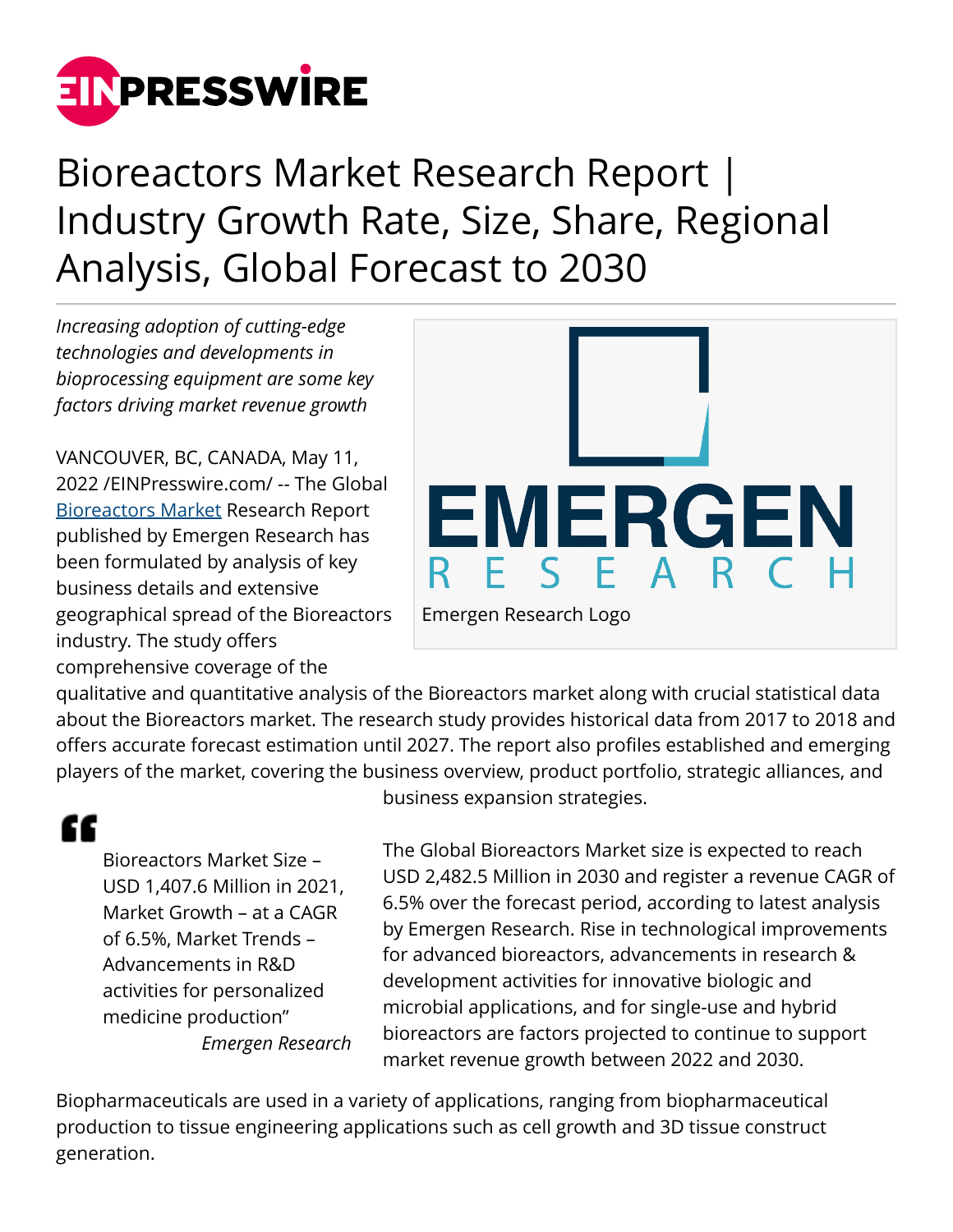$\Box$  $\Box$ 

Bioreactors are thus used to provide a controllable environment for any cells or cellular constructs that are incorporated into them in terms of pH, temperature, shear stress, and nutrient supply. Bioreactors have been used in a variety of industries and fields of research to progress in vitro models of 2D cultures and suspensions to 3D structures that approximate the natural physiological state in situ. These have also proven to be effective treatments for autoimmune diseases, asthma, cancer, and organ rejection. Increasing use of bioreactors in the pharmaceutical sector is a major factor driving market growth.

#### ᵝᵟᵠ ᵞ ᵠᵞᵟᵟᵟᵟ ᵟᵟ ᵠᵟᵟ ᵟᵟᵟᵟᵟᵠ @ <https://www.emergenresearch.com/request-sample/929>

Technological advancements in bioreactors have increased the quality, flexibility, and scalability of operations with low capital and energy requirements. The novel approaches and analytical tools are expected to improve process robustness, accelerate scale-up to industrial production, and boost resource efficiency. Wide application of hybrid bioreactor technology in effective waste management is also driving market growth.

#### ᵝᵟᵟᵟᵟᵠᵟᵠᵟᵠᵟ ᵝᵞᵟᵟᵠᵟᵞᵟᵟ:

Furthermore, the report includes an in-depth analysis of the competitive landscape. The segment covers a comprehensive overview of the company profiles along with product profiles, production capacities, products/services, pricing analysis, profit margins, and manufacturing process developments. The report also covers strategic business measures undertaken by the companies to gain substantial market share. The report provides insightful information about recent mergers and acquisitions, product launches, collaborations, joint ventures, partnerships, agreements, and government deals.

#### $\Box$

Fluor Corporation Jacobs Engineering Group Inc. M+W Group GmbH Faithful+Gould Flad Architects CRB Consulting Engineers, Inc. Solaris, Biotech Solutions Danaher Corporation INFORS HT Merck KGaA **Others** 

#### $\Box$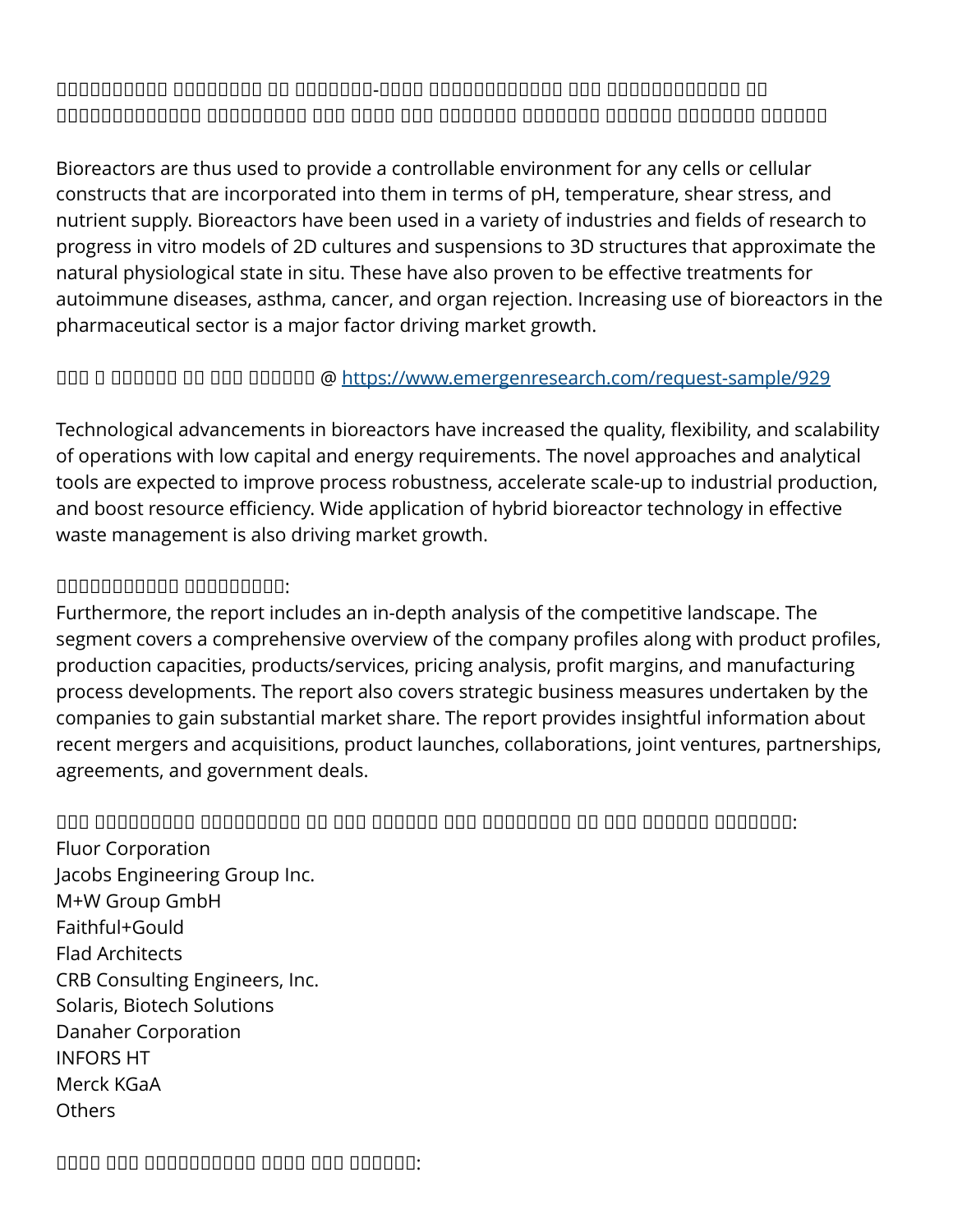Single-use segment is expected to register the fastest revenue CAGR during the forecast period, due to increased demand for biologic drugs, government initiatives for development across the pharmaceutical sector, and advancement in R&D activities for vaccine production. The advantages of single-use bioreactors such as reduced need for cleaning and sterilization, lower risk of cross-contamination, and greater control over aseptic conditions are attributed to rapid revenue growth of the segment.

Bioreactors market in North America is expected to account for largest revenue share among other regional markets during the forecast period, owing to rising chronic disease prevalence, focus on product innovation, presence of key players in advanced bioreactor manufacturing, and advancements in R&D in biomedical research in the region. In addition, increasing number of academic institutes and expanding research and development facilities are driving market revenue growth in this region.

Automated segment is expected to account for largest revenue share during the forecast period owing to increase in prevalence of chronic diseases, surge in cell culture technique adoption, and advancements in R&D activities in personalized medicine.

Biopharmaceutical manufacturers segment is expected to register a robust revenue growth rate over the forecast period. Increasing use of high-end technologies to simplify complex manufacturing processes is expected to drive steady demand for bioreactors during the forecast period. The use of bioreactors in manufacturing and development of complex molecules such as proteins and nucleic acids is also driving revenue growth of this segment.

Request a discount on the report @ <https://www.emergenresearch.com/request-discount/929>

 $\Box$ ᵟᵞᵠᵟᵟᵟᵞᵟ ᵠᵠᵟᵟ, ᵟᵞᵟᵟᵟ, ᵟᵟᵟᵠᵟᵟᵟ ᵠᵠᵟᵟ, ᵠᵠᵟᵟᵟᵟᵟᵟᵠ, ᵟᵟᵟᵟᵠᵟᵠᵟᵟᵟ ᵠᵟᵞᵟᵟ, ᵟᵟᵟ-ᵠᵠᵟ, ᵞᵟᵟ ᵟᵟᵟᵟᵟᵟ: Material Type Outlook (Revenue, USD Million; 2019–2030) Glass Single-Use Stainless Steel

Range Outlook (Revenue, USD Million; 2019–2030) 5L-20L 20L-200L 200L-1500L Above 1500L

Control Type Outlook (Revenue, USD Million; 2019–2030) Manual Automated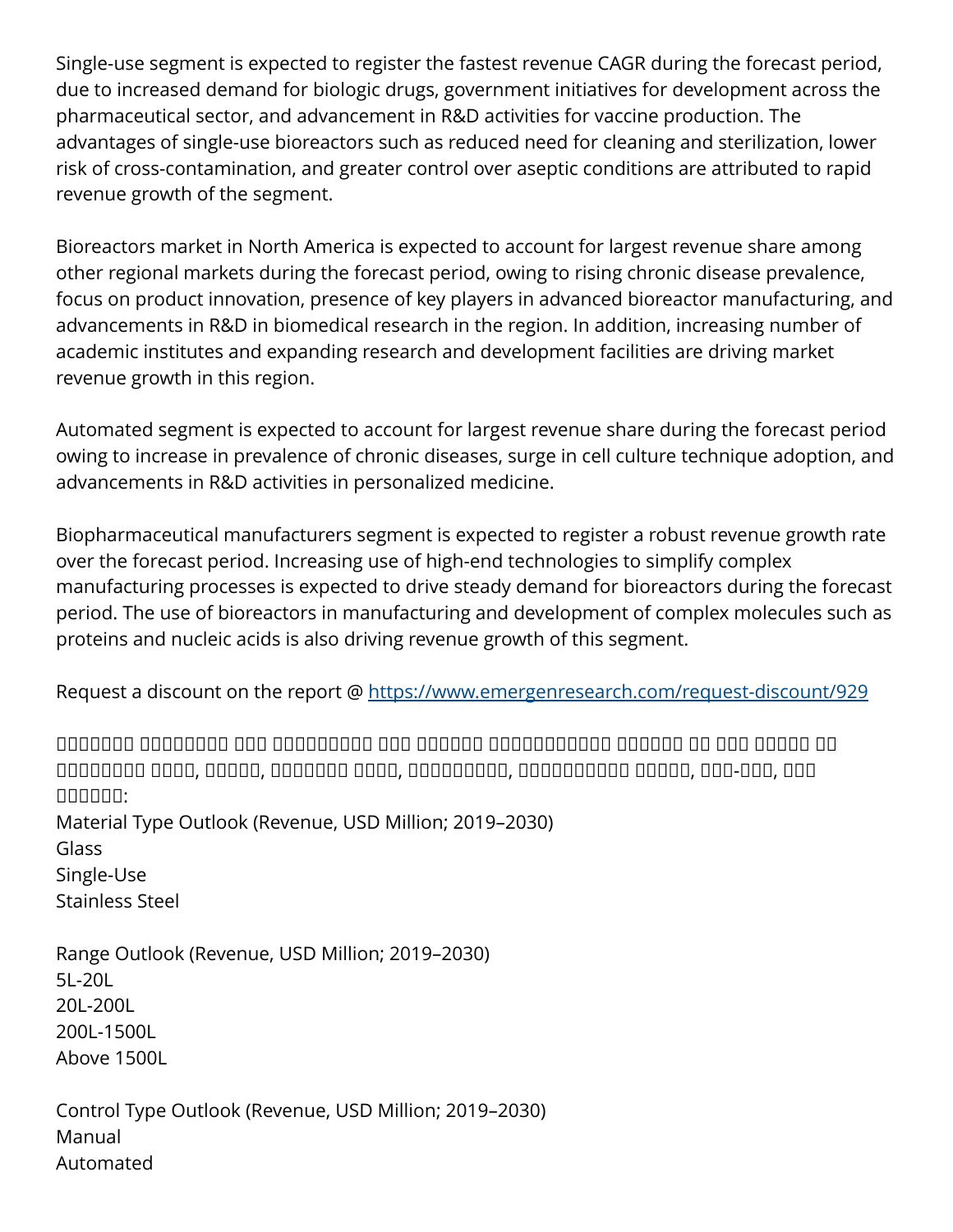Suppliers Outlook (Revenue, USD Million; 2019–2030) **OEMs** EPCs System Integrators

Production Scale Outlook (Revenue, USD Million; 2019–2030) Lab-Scale Production Pilot-Scale Production Full-Scale Production

End-Use Outlook (Revenue, USD Million; 2019–2030) R&D Departments R&D Institutes Biopharmaceutical Manufacturers Biopharmaceutical Companies Contract Manufacturing Organizations (CMOs) Contract Research Organizations (CROs)

ᵞᵟ ᵟᵟᵟᵠ ᵟᵟᵟᵟ ᵞᵞᵟᵠᵠ ᵠᵟᵟ ᵟᵟᵟᵟᵟᵠ, ᵠᵟᵠᵟᵠ @ [https://www.emergenresearch.com/industry](https://www.emergenresearch.com/industry-report/bioreactors-market)[report/bioreactors-market](https://www.emergenresearch.com/industry-report/bioreactors-market)

Regional Outlook (Revenue, USD Million; 2019–2030) North America U.S. Canada Mexico Europe Germany France U.K. Italy Spain Benelux Russia Rest of Europe Asia Pacific China India Japan South Korea Rest of APAC Latin America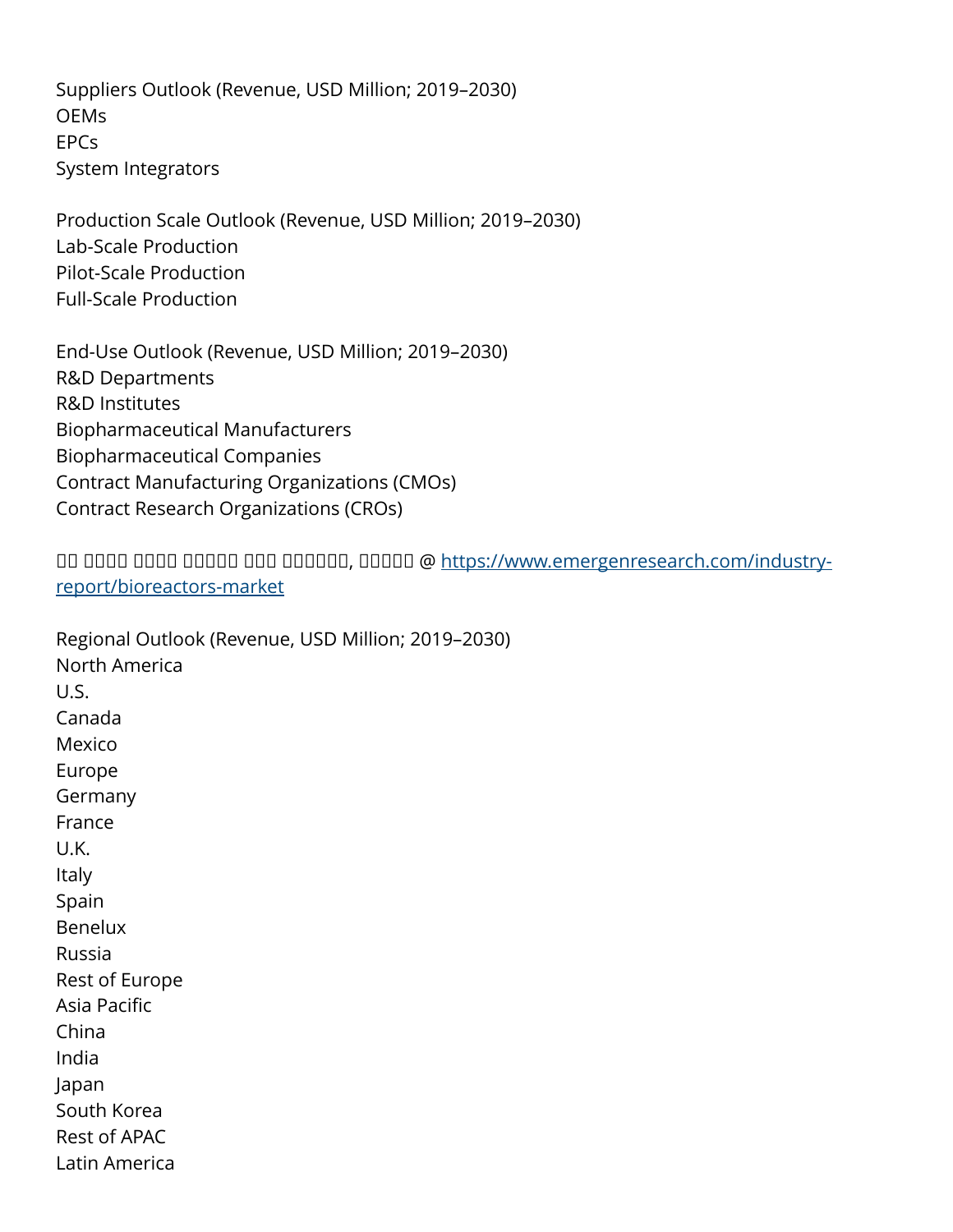Brazil Rest of LATAM Middle East & Africa Saudi Arabia **UAF** South Africa **Turkey** Rest of MEA

ᵞᵟᵟᵠᵟᵠᵠ ᵟᵠᵠᵠᵟᵟᵟᵠᵞᵠᵟᵟᵟ ᵟᵟ ᵠᵟᵟ ᵟᵟᵟᵟᵟᵠ @ [https://www.emergenresearch.com/request-for](https://www.emergenresearch.com/request-for-customization/929)[customization/929](https://www.emergenresearch.com/request-for-customization/929)

 $\Box$ 

The report discusses in detail the changing dynamics of the competitive landscape The report provides detail-oriented futuristic prospects of factors driving the growth of the market and limitations affecting the market growth

The report gives a comprehensive analysis of the changing dynamics of the market owing to the current scenario

The report encompasses a detailed forecast for the years 2020-2027

The report provides valuable insights on key market growth driving trends and monetary competence in the forecast timeline

 $\Box$  $\square$ ᵟᵟᵟᵞᵟᵟᵟᵟᵟ ᵠᵟᵟᵠ ᵟᵟᵟᵟᵟᵠ, ᵟᵟᵟᵞᵠᵟ ᵟᵟᵠ ᵟᵟ ᵠᵟᵠᵟᵟ ᵠᵟᵠᵟ ᵠᵠ, ᵞᵟᵟ ᵟᵠᵟ ᵠᵟᵞᵟ ᵠᵟᵟᵟ ᵟᵟᵟᵠᵟᵟᵟ ᵠᵟᵠ ᵠᵟᵠᵟ ᵟᵟᵠᵟᵟᵞᵟ ᵟᵟᵠᵟᵞᵟᵟᵟ ᵠᵟᵟᵠᵠᵟᵟᵟᵠ.

ᵞᵞᵟᵟ ᵞ ᵝᵟᵟᵟ ᵞᵠ ᵞᵞᵞ ᵞᵟᵟᵟᵟᵠᵠ:

Durable Medical Equipment Market: [https://www.emergenresearch.com/industry](https://www.emergenresearch.com/industry-report/durable-medical-equipment-market)[report/durable-medical-equipment-market](https://www.emergenresearch.com/industry-report/durable-medical-equipment-market)

Minimally Invasive Surgical Systems Market: [https://www.emergenresearch.com/industry](https://www.emergenresearch.com/industry-report/minimally-invasive-surgical-systems-market)[report/minimally-invasive-surgical-systems-market](https://www.emergenresearch.com/industry-report/minimally-invasive-surgical-systems-market)

Hemodynamic Monitoring Devices Market: [https://www.emergenresearch.com/industry](https://www.emergenresearch.com/industry-report/hemodynamic-monitoring-devices-market)[report/hemodynamic-monitoring-devices-market](https://www.emergenresearch.com/industry-report/hemodynamic-monitoring-devices-market)

Hybrid Operating Room Market: [https://www.emergenresearch.com/industry-report/hybrid](https://www.emergenresearch.com/industry-report/hybrid-operating-room-market)[operating-room-market](https://www.emergenresearch.com/industry-report/hybrid-operating-room-market)

Implantable Cardioverter Defibrillator Market: [https://www.emergenresearch.com/industry](https://www.emergenresearch.com/industry-report/implantable-cardioverter-defibrillator-market)[report/implantable-cardioverter-defibrillator-market](https://www.emergenresearch.com/industry-report/implantable-cardioverter-defibrillator-market)